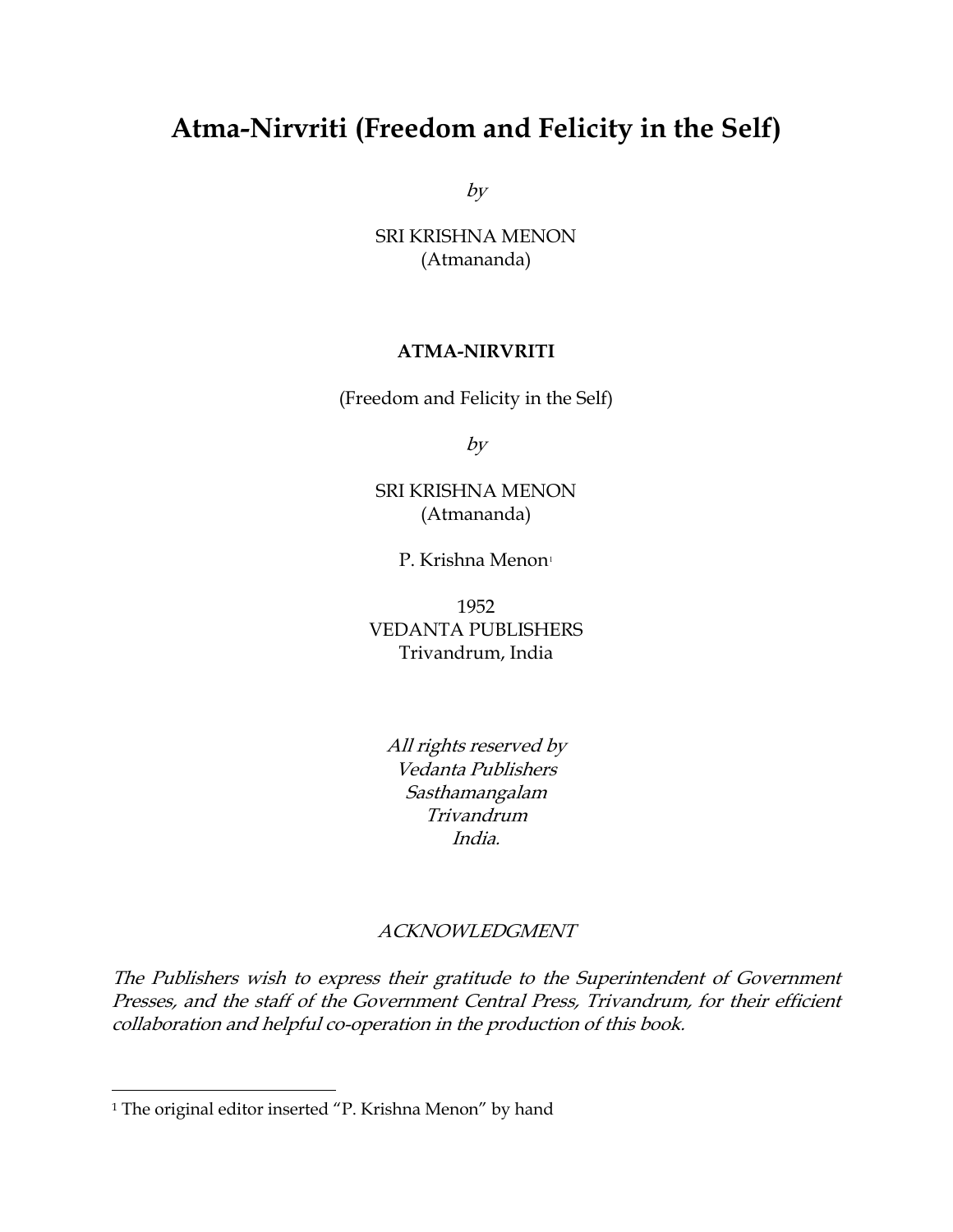#### Preface

There is not much to be said by way of preface to this book. This has connection with "Atma Darshan", another work of mine published a few years ago. Some of this Subjects dealt with in that book are made clear in this and Some others treated from different angles of vision. In many places this book goes beyond "Atma Darshan" and {b??} {??uds} Truth from a higher level. A Study of this book will be of considerable helps to those who have gained knowledge of Truth from "Atma Darshan", to make that knowledge steady and thereby obtain lasting peace.

#### Krishna Menon<sup>[2](#page-1-0)</sup>

#### CONTENTS.

 $D \wedge C E$ 

|              |                                                 | T AQE |
|--------------|-------------------------------------------------|-------|
| $\mathbf{1}$ | Atma                                            |       |
| 2            | A Fundamental Doubt about Consciousness Removed |       |
| 3            | Seeing and Hearing                              | 3     |
| 4            | Knowledge always unconnected with Objects       | 4     |
| 5            | The Background of the Objective World           | 5     |
| 6            | The Ignorant Man and the Sage                   | 6     |
| 7            | The Origin and the Dissolution of the World     | 8     |
| 8            | Beyond all Doubt                                | 9     |
| 9            | Knowledge is not the name of a Function         | 10    |
| 10           | Peace and Knowledge                             | 11    |
| 11           | Thoughts and Myself                             | 12    |
| 12           | The Non-existence of Objects                    | 13    |
| 13           | The Non-existence of Thought                    | 14    |
| 14           | Past being Past, Where is Bondage?              | 15    |
| 15           | The Subject and the Object are one in Myself    | 17    |
|              |                                                 |       |

<span id="page-1-0"></span><sup>2</sup> The original editor added preface "Preface

Krishna Menon » by hand

There is not much to be said by way of preface to this book. This has connection with "Atma Darshan", another work of mine published a few years ago. Some of this Subjects dealt with in that book are made clear in this and Some others treated from different angles of vision. In many places this book goes beyond "Atma Darshan" and {b??} {??uds} Truth from a higher level. A Study of this book will be of considerable helps to those who have gained knowledge of Truth from "Atma Darshan", to make that knowledge steady and thereby obtain lasting peace.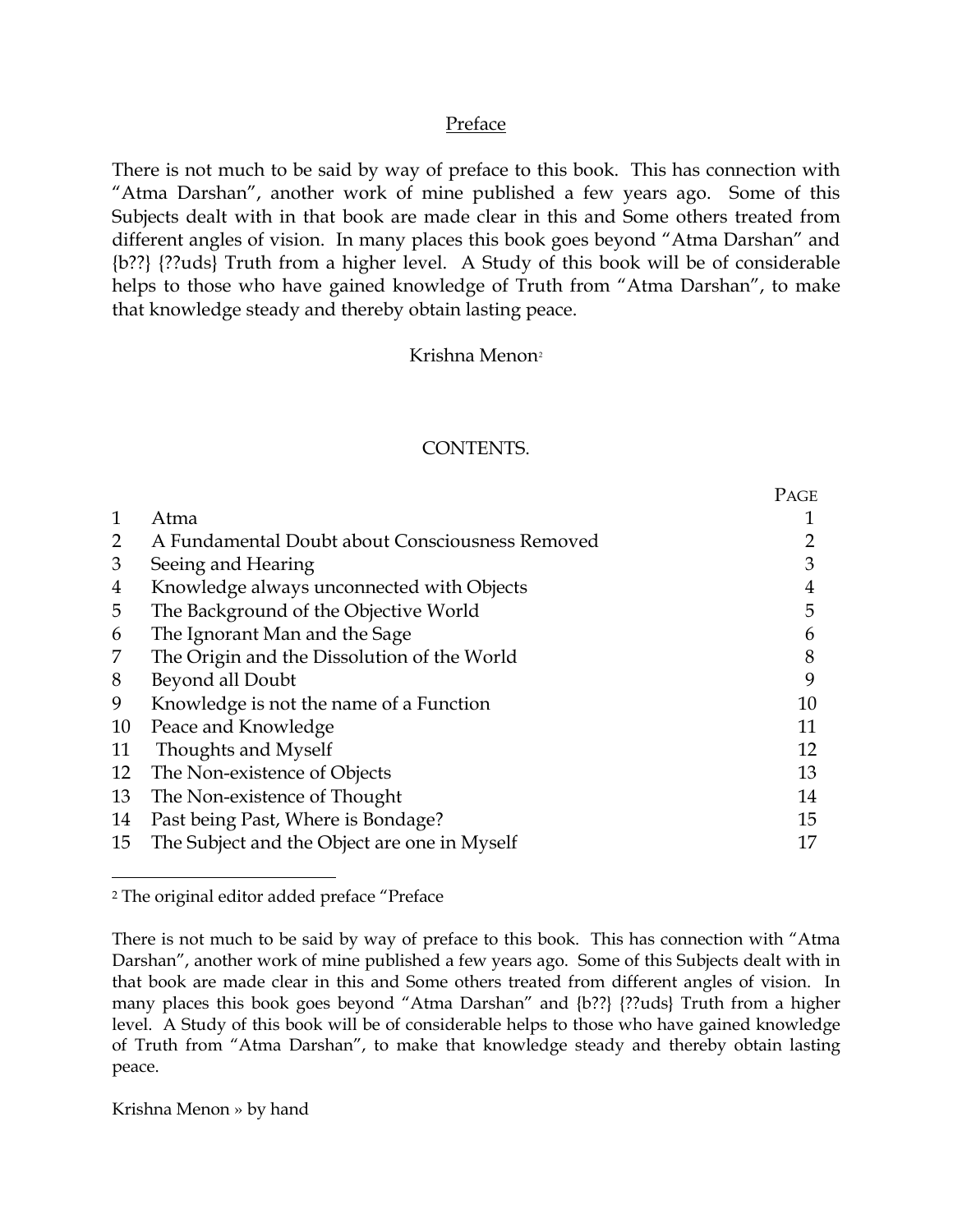| 16 The 'I' in its Pure State                 | 18 |
|----------------------------------------------|----|
| 17 Perceptions and Objects                   | 19 |
| 18 To the Mind                               | 20 |
| 19 The Puja of the Sense-organs and the Mind | 22 |
| 20 The Natural State                         | 24 |
| 21 All is Consciousness                      | 26 |
| 22 Atma's Disappointment                     | 27 |
| 23 Experience and the Objective World        | 28 |

# THREE ARTICLES.

| $^{\prime\prime}$ T $^{\prime\prime}$ | 21 |
|---------------------------------------|----|
| "Witness"                             | 34 |
| "World"                               | 36 |

A free rendering of the Malayalam Poetical work of the same name by the author himself.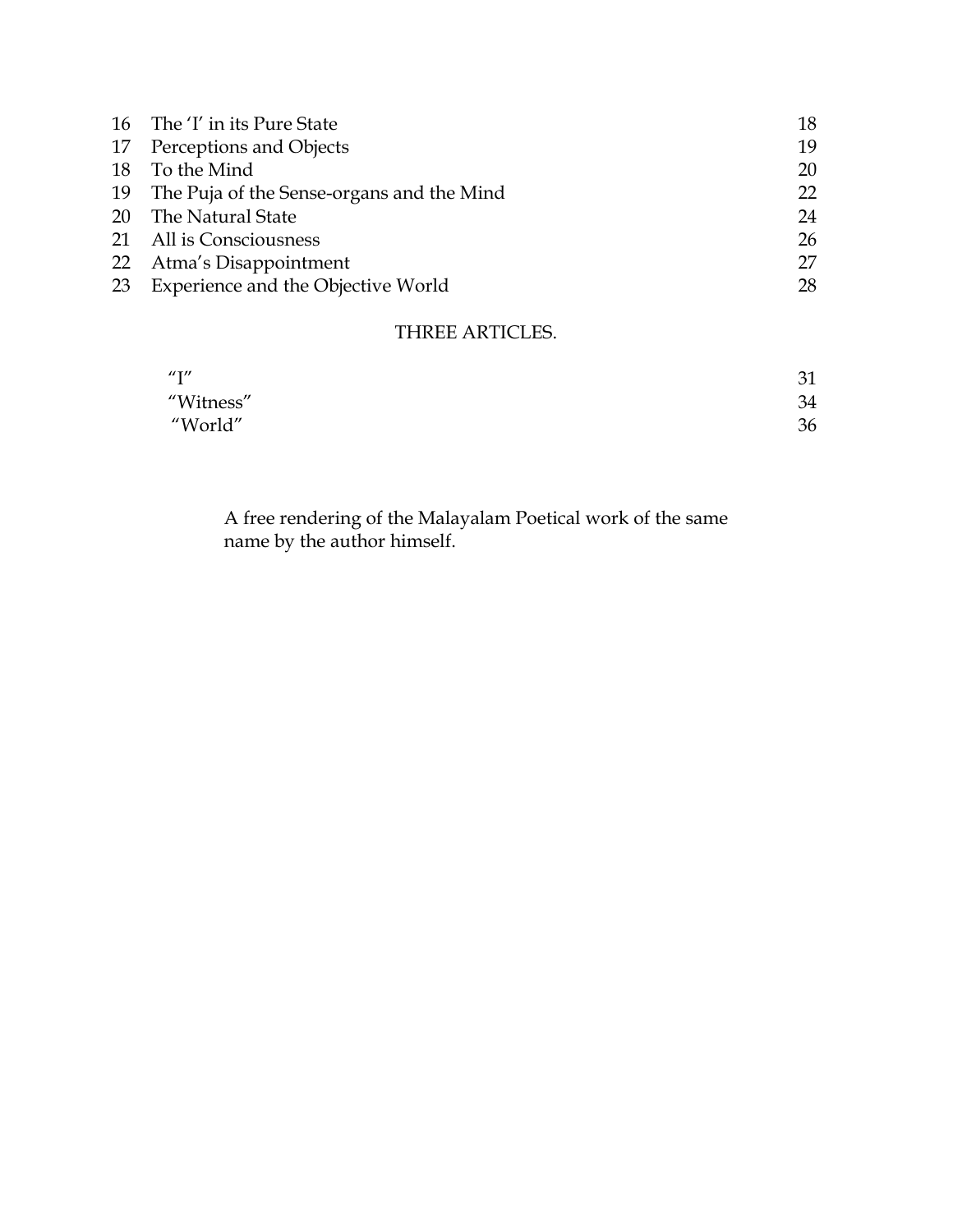## **Atma**[3](#page-3-0)**-Nirvriti**

## **1. Atma.**

- **I** It is mind that has thoughts and feelings, not I. Birth, growth, decay and death pertain to the body and not to Me<sup>s</sup>.
- **II** I am no body—I have no body. I am no mind—I have no mind. I am no doer, I am no enjoyer. I am pure consciousness which knows no dissolution.
- **III** That which shines just before and after every thought and feeling is the "I." That is objectless consciousness; that is Atma.
- **IV** It is that Atma again that shines as bliss in deep sleep and also when a desired object is attained.
- **V** The world shines because of My light: without Me, nothing is. I am the light in the perception of the world.

# **2. A**[5](#page-3-2) **Fundamental Doubt about Consciousness Removed.**

- **I** He who says that consciousness is never experienced without its object speaks from a superficial level.
- **II** If he is asked the question, "Are you a conscious being?," he will spontaneously give the answer "Yes." This answer springs from the deepmost level.
- **III** Here he doesn't even silently refer to anything as the object of that consciousness. This proves that the consciousness he refers to is objectless consciousness.
- **IV** He who says, "I have consciousness," or "I am conscious," is separating consciousness from himself; this is surprising.
- **V** What is not consciousness comes under the category of the known. The 'I' is always the knower and can never be the known. Therefore consciousness and the 'I' are one and the same.

# **3. Seeing**[6](#page-3-3) **and Hearing.**

<span id="page-3-0"></span><sup>3</sup> 1

<span id="page-3-1"></span><sup>4</sup> The original editor changed capitalized "me" to "Me" by hand

<span id="page-3-2"></span><sup>5</sup> 2

<span id="page-3-3"></span><sup>6</sup> 3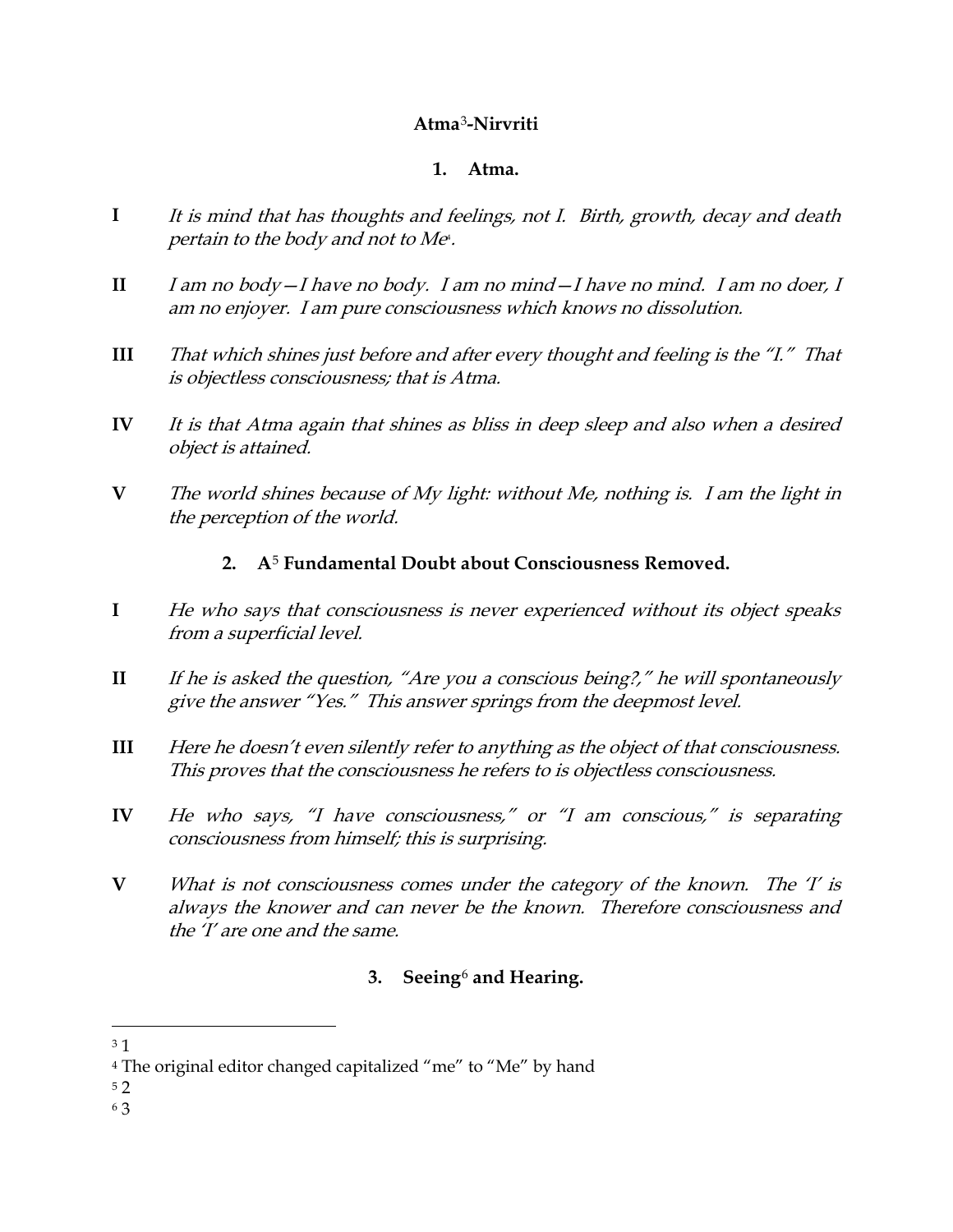- **I** Unless there is seeing, there is no form. Form has no independent existence and is therefore the seeing itself.
- **II** If form is itself seeing, how can one see a form? Therefore what is seen is not form but something different.
- **III** Likewise objects of the other senses are also mere sense perceptions.
- **IV** Because hearing is itself sound, no one hears a sound. This truth applies generally to all sense-objects.
- **V** If therefore a searching enquiry is made to know what it is that is really perceived, it will be found that it is the Absolute Reality itself.
- **VI** If it is the Absolute Reality that is perceived, how can the illusion of a world exist thereafter?

# **4. Knowledge**[7](#page-4-0) **always unconnected with Objects.**

- **I** The knowledge of a thing does not prove the thing's existence. Is there not the knowledge of a serpent in a rope and the knowledge of objects in a dream?
- **II** The knowledge of a thing does not show the thing's nature, but only shows knowledge.
- **III** He is great who sees light (consciousness) alone in the manifestation of all objects.
- **IV** Whether the objects are present or absent, he who has seen pure consciousness stands in it always.
- **V** This truly is his own abode. It is changeless, carefree, truth, all-harmony, peace, holy and most exalted.

# **5. The**[8](#page-4-1) **Background of the Objective World.**

- **I** Sound, form, touch, taste and smell can never exist by themselves. They always need a background to support them.
- **II** The background cannot be seen by the sense-organs. Names are usually given to it without its nature being known.
- <span id="page-4-0"></span><sup>7</sup> 4

<span id="page-4-1"></span><sup>8</sup> 5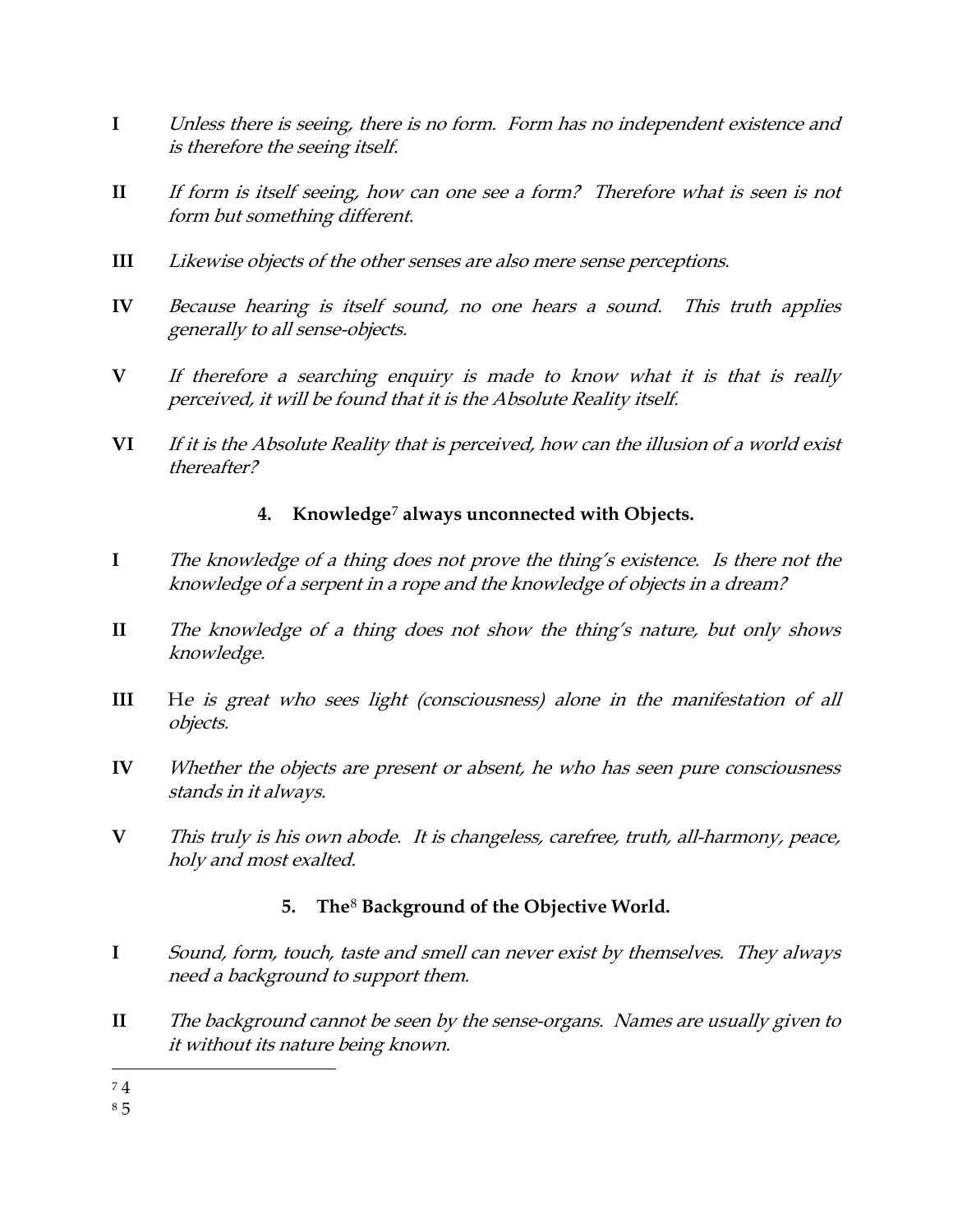- **III** There is the scent and the beauty (form) of a flower. But who knows what a flower really is?
- **IV** There is the same ignorance regarding the background of every sense-object.
- **V** The substratum of all is one and the same. Diversity is only of things perceived.
- **VI** The substratum remains unperceived; therefore there is no diversity in it. That is existence, that is one's self, that is consciousness pure, beauty transcendent and the abode of peace.

## **6. The**[9](#page-5-0) **Ignorant Man and the Sage.**

- **I** The stand of an ignorant, worldly man is that he is a body, gross or subtle. There is no necessity for him to think or to do japa (chanting a sacred name or syllable), in order to maintain his stand.
- **II** When he perceives the body, he becomes its possessor and when he doesn't perceive it, he remains as body.
- **III** Whatever happens to the body is claimed by him to be happening to himself on account of the close identification.
- **IV** As for the sage, his stand is that he is pure consciousness. To maintain that stand he need not think or do japa.
- **V VI VII** A sage knows well that consciousness is self-luminous and that it is consciousness that illumines the entire world. He knows also that his real nature is consciousness and experience and cannot as such be known or experienced. Hence he does not desire or make any attempt to know or experience it.
- **VIII** The[10](#page-5-1) sage knows from the deepest conviction that he is consciousness and that he has attained what has to be attained.
- **IX** Because consciousness never undergoes any change, he knows also that he is changeless.
- **X** Because of his deep-rooted conviction that he is consciousness, consciousness

<span id="page-5-0"></span><sup>9</sup> 6

<span id="page-5-1"></span><sup>10</sup> 7

<sup>6.</sup> The Ignorant Man and the Sage.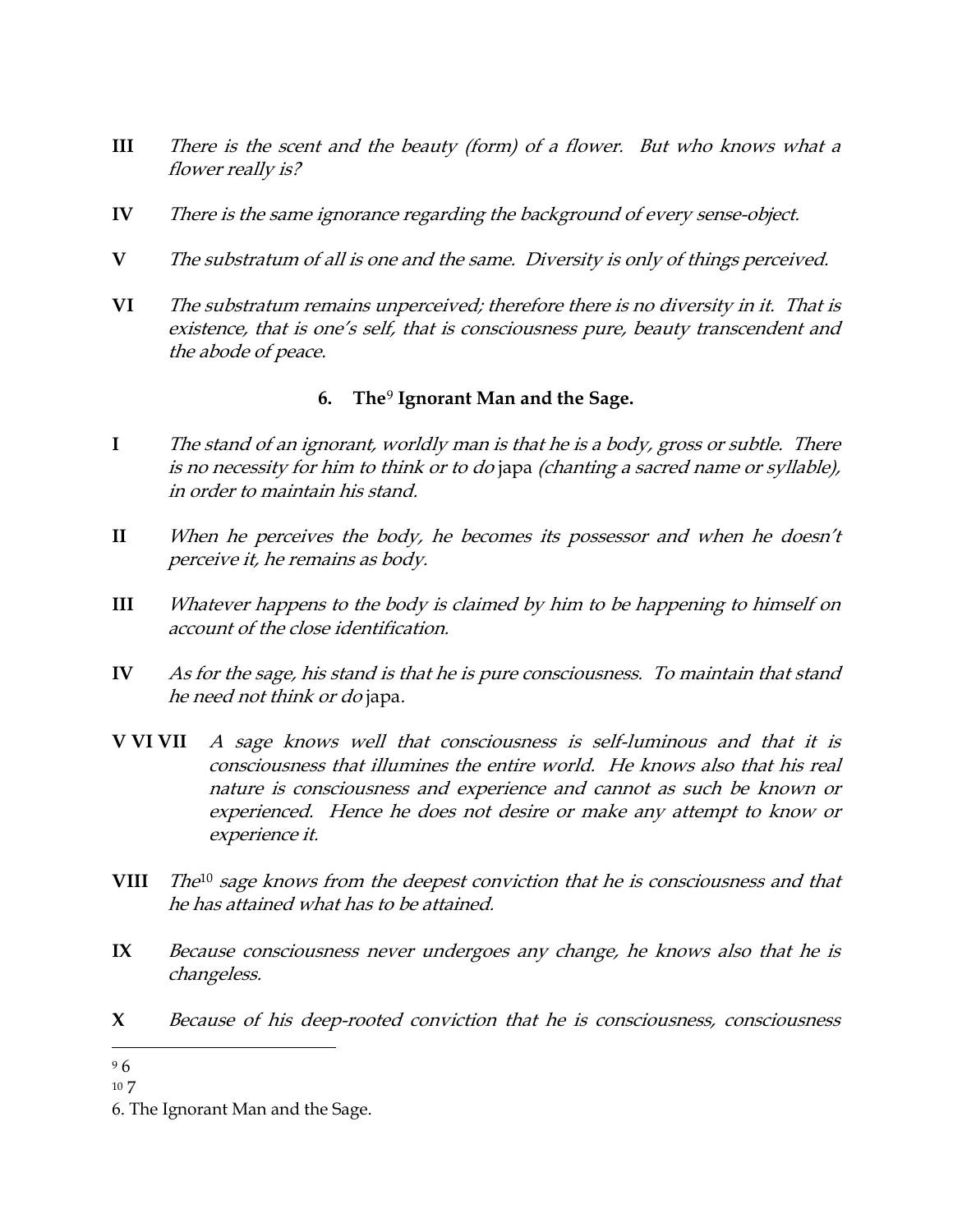may sometimes become manifest before a perception.

**XI** But whether it becomes so manifest or not, because he has this deep-rooted conviction, he is for ever contented, free and happy.

# **7. The**[11](#page-6-0) **Origin and the Dissolution of the World.**

- **I** Knowledge objectified is thought. Then the 'I' remains as the witness of thought.
- **II** Without My being seen as the witness, thought is joined to Me and I am made the thinker by living beings.
- **III** And subsequently, the thinker is made the physical perceiver and then the corresponding thought becomes a gross object.
- **IV** Thus living beings make of Me the world, and ignoring Me, live in bondage.
- **V** The illusion of the world which comes about by these successive superimpositions can be removed only by going back along the same path.

## **8. Beyond**[12](#page-6-1) **all Doubt.**

To attain the ultimate reality, one must go beyond both the existence and the nonexistence of non-Atma.

NOTE:—By non-Atma is meant everything objective, including thoughts, feelings, perceptions and doings.

# **9. Knowledge**[13](#page-6-2) **is not the name of a Function**

- **I** All objects dissolve in knowledge. They are therefore none other than consciousness.
- **II** A pot (when broken) dissolves into earth because it is of earth that it is made. It cannot dissolve into anything else.
- **III** So the statement "I know the thing," when properly examined, will be found to mean only that the thing has dissolved in knowledge.
- **IV** Conceding that seeing and hearing are functions, it is only after the cessation of
- <span id="page-6-0"></span><sup>11</sup> 8
- <span id="page-6-1"></span><sup>12</sup> 9

<span id="page-6-2"></span> $13 \; 10$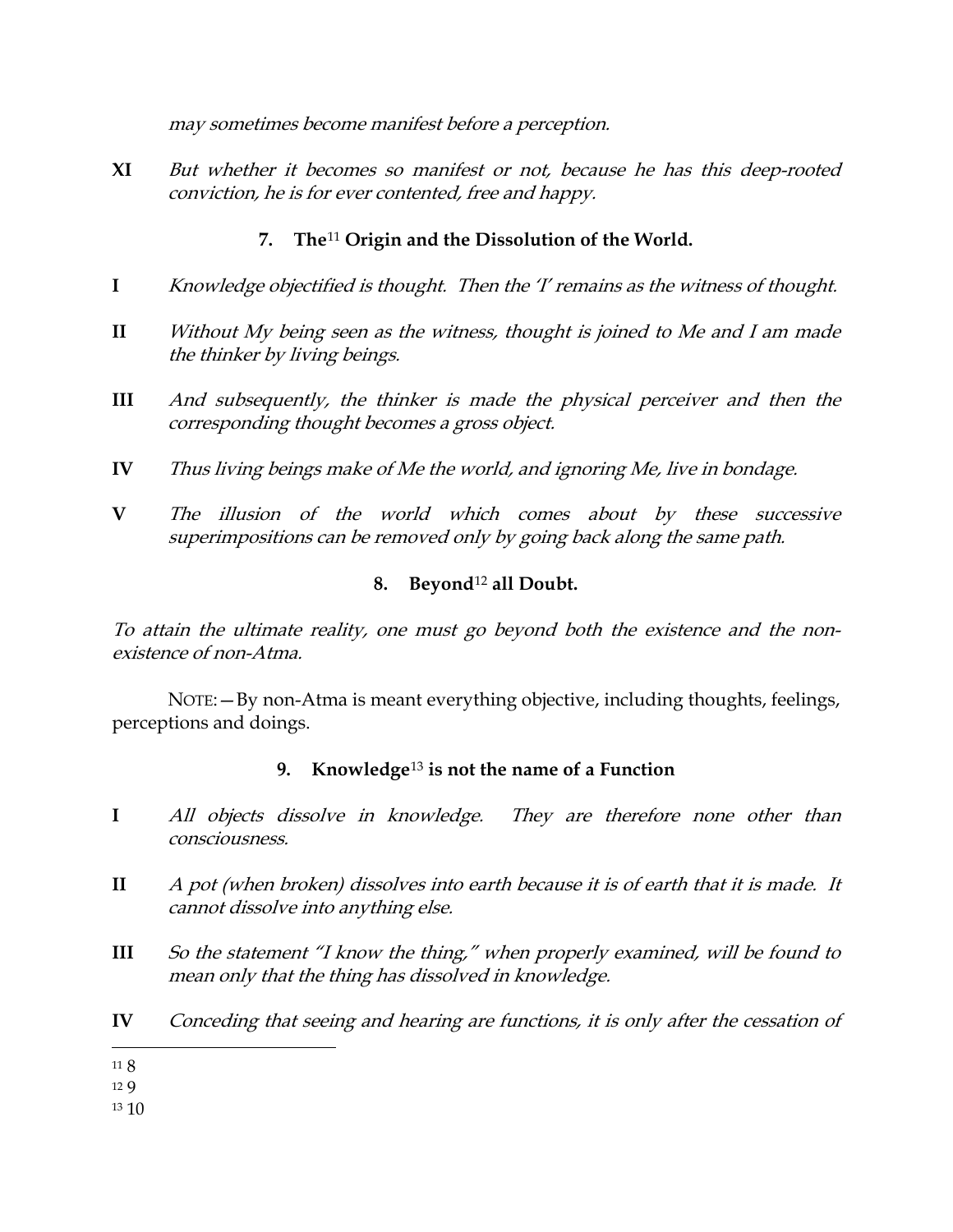these functions that one can say one has known.

- **V** Thus it can be clearly seen that knowledge is not the name given to a function.
- **VI** It is therefore wrong to say "I know it," because here knowing denotes a function. What ought properly to be said is, "It has become knowledge."
- **VII** When one's mind is fully satisfied regarding the truth thus expounded, a complete change of attitude will ensue.

#### **10. Peace**[14](#page-7-0) **and Knowledge.**

- **I** Since feelings rise and set in peace, their swarupa is peace.
- **II** Since thoughts rise and set in knowledge, their swarupa is knowledge.
- **III** Deep peace and pure knowledge are one and the same thing. Different names are given to it because it is looked at from different angles.

# **11. Thoughts**[15](#page-7-1) **and Myself.**

- **I** How can thoughts which rise and set in Me, be other than Myself?
- **II** When there is thought, I am seeing Myself; when there is no thought, I am remaining in My own glory.

# **12. The**[16](#page-7-2) **Non-existence of Objects.**

- **I** Before the seeing, there is no 'seen' (drishyam[\\*\)](#page-7-3) and there is no 'seen' after the seeing. There can be no doubt about it.
- **II** When this truth is clearly understood, it will be evident that there is no 'seen' even at the time of the seeing. And then ceases all bondage.

#### **13. The**[17](#page-7-4) **Non-existence of Thought.**

<span id="page-7-0"></span><sup>14</sup> 11

<span id="page-7-1"></span><sup>15</sup> 12

<span id="page-7-2"></span><sup>16</sup> 13

<span id="page-7-3"></span><sup>\*</sup>DRISHYAM is an object seen, with the accent not on the thing which has no existence by itself, but upon the seeing as a result of which the thing comes into existence.

<span id="page-7-4"></span><sup>17</sup> 14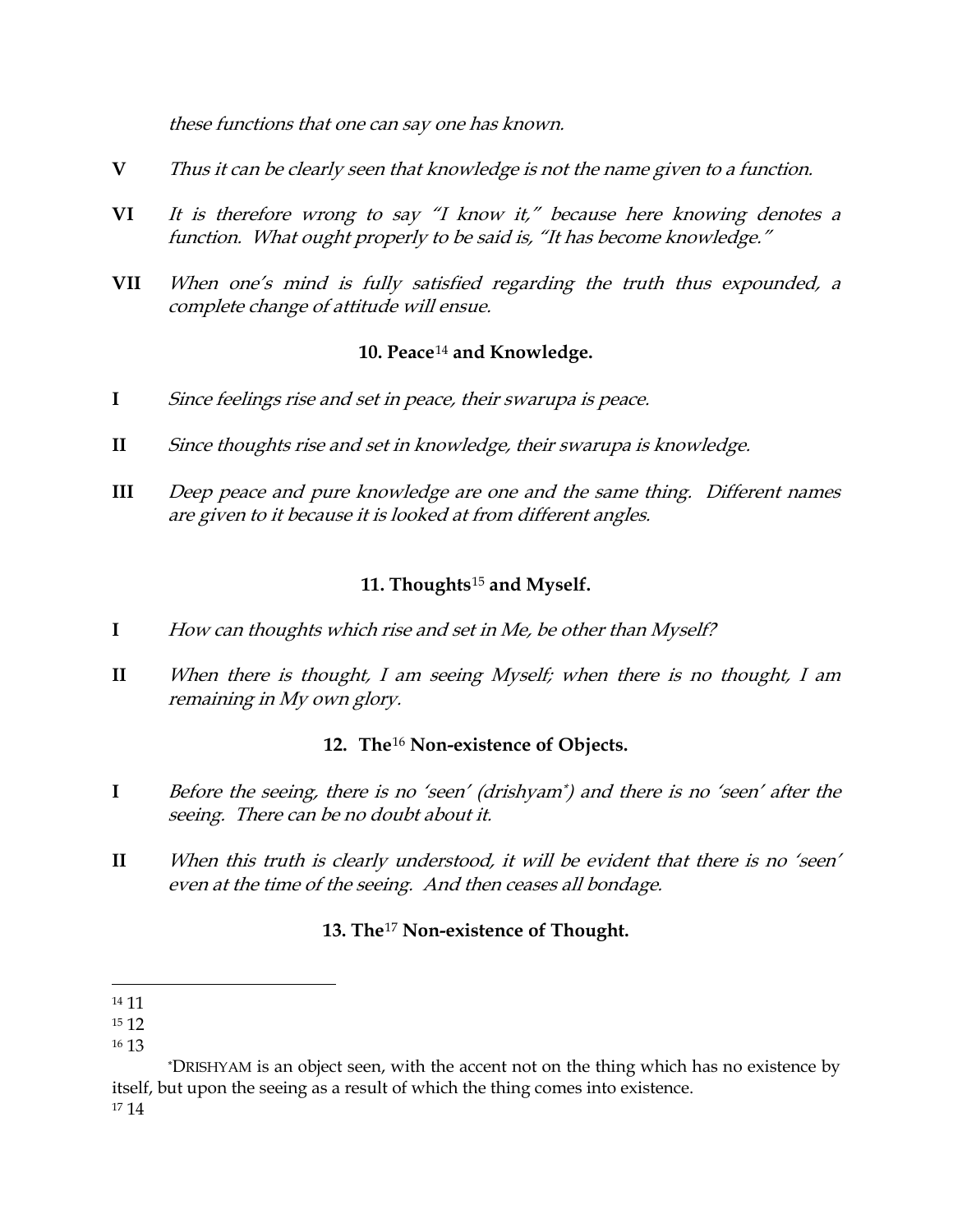- **I** Thought is subtle: it cannot come into contact with a gross object nor can it have any connection with it because they are in different planes.
- **II** This being so, one can never think of a gross object, and to say one can, is wrong.
- **III** The idea that subtle objects can take their rise in thought will also be found on careful examination to be untrue.
- **IV** There is no doubt that a subtle object is itself a thought-form. One thought can never exist in another.
- **V** A thought can therefore never have an object, gross or subtle. It cannot then be called a thought.
- **VI** This objectless thought is one's real domain, formless and changeless. It is this that is pointed to by the word 'I.'
- **VII** There was no bondage before, there is none now and there will not be any hereafter, since thought has no existence.

# **14. Past**[18](#page-8-0) **being Past, Where is Bondage?**

- **I** A past action cannot come back again, nor can a past thought.
- **II** There is no thought in an action and no action in a thought; they have no connection with each other.
- **III** Though a thought may occur after an action, that thought cannot be related to it since the action is not present when the thought occurs.
- **IV** Though one thought may follow another, there can be no connection between them either.
- **V** A past thought is one that has ceased to exist; how then can such a thought come into contact with a new one?
- **VI** Two or more thoughts can never occur simultaneously. For this reason also, thoughts can never have any connection between themselves.
- **VII** This[19](#page-8-1) clearly proves that action and thought exist independently of each other.

<span id="page-8-0"></span><sup>18</sup> 15

<span id="page-8-1"></span><sup>19</sup> 16

<sup>14.</sup> Past being Past, Where is Bondage?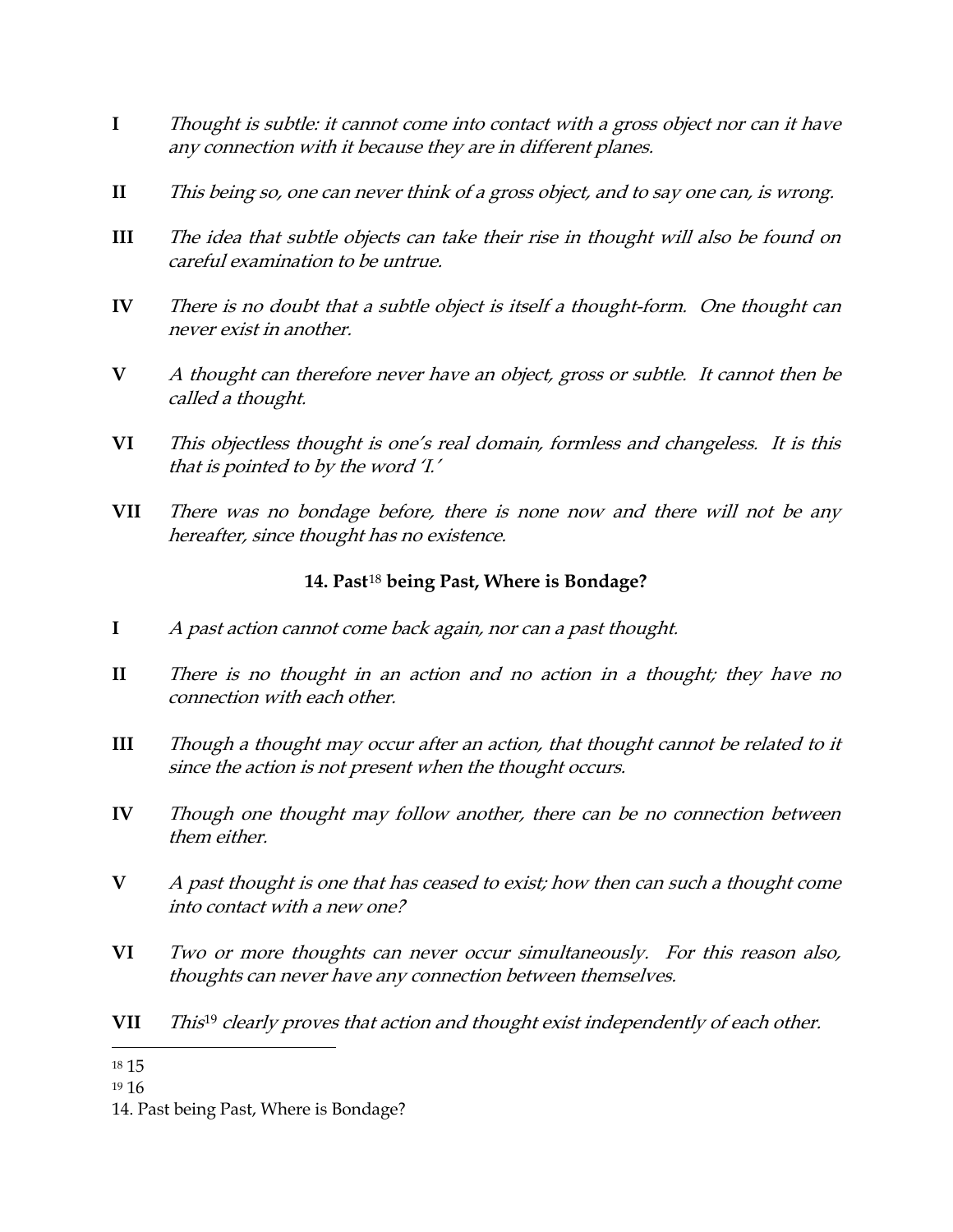**VIII** This being so, how can they be the cause of bondage? To think that bondage is caused by them is clearly an illusion.

NOTE:—IN this Section the word "action" is used to denote only bodily activities.

#### **15. The**[20](#page-9-0) **Subject and the Object are one in Myself.**

- **I** Experience and knowledge are inside. How can their objects be outside?
- **II** It follows that there is nothing outside: all is within.
- **III** What is within is Myself, and therefore the experience and the experience are one and the same, that is Myself.

#### **16. The**[21](#page-9-1) **'I' in its Pure State.**

- **I** In between thoughts and in the deep-sleep state shines that principle to which the word 'I' points.
- **II** There the mind has dissolved and cannot therefore perceive it.
- **III** When the mind is directed to it, it changes into that, losing the characteristics of mind. This is called samadhi.
- **IV** Whether there is thought or not, to be always self-centred is called the natural state (Sahaja-samadhi).

#### **17. Perceptions**[22](#page-9-2) **and Objects.**

- **I** Seeing goes into the make of form and form into the make of seeing; therefore both are non-existent as such. This is true of the other sense-perceptions also.
- **II** No one sees anything, no one hears anything, and no one thinks anything, because objects and sense-activities have no existence.
- **III** Thus all are in deep-sleep state, a deep-sleep state where there is no ignorance (non-knowingness).

#### **18. To**[23](#page-9-3) **the Mind.**

- <span id="page-9-3"></span><span id="page-9-0"></span><sup>20</sup> 17
- <span id="page-9-1"></span><sup>21</sup> 18
- <span id="page-9-2"></span><sup>22</sup> 19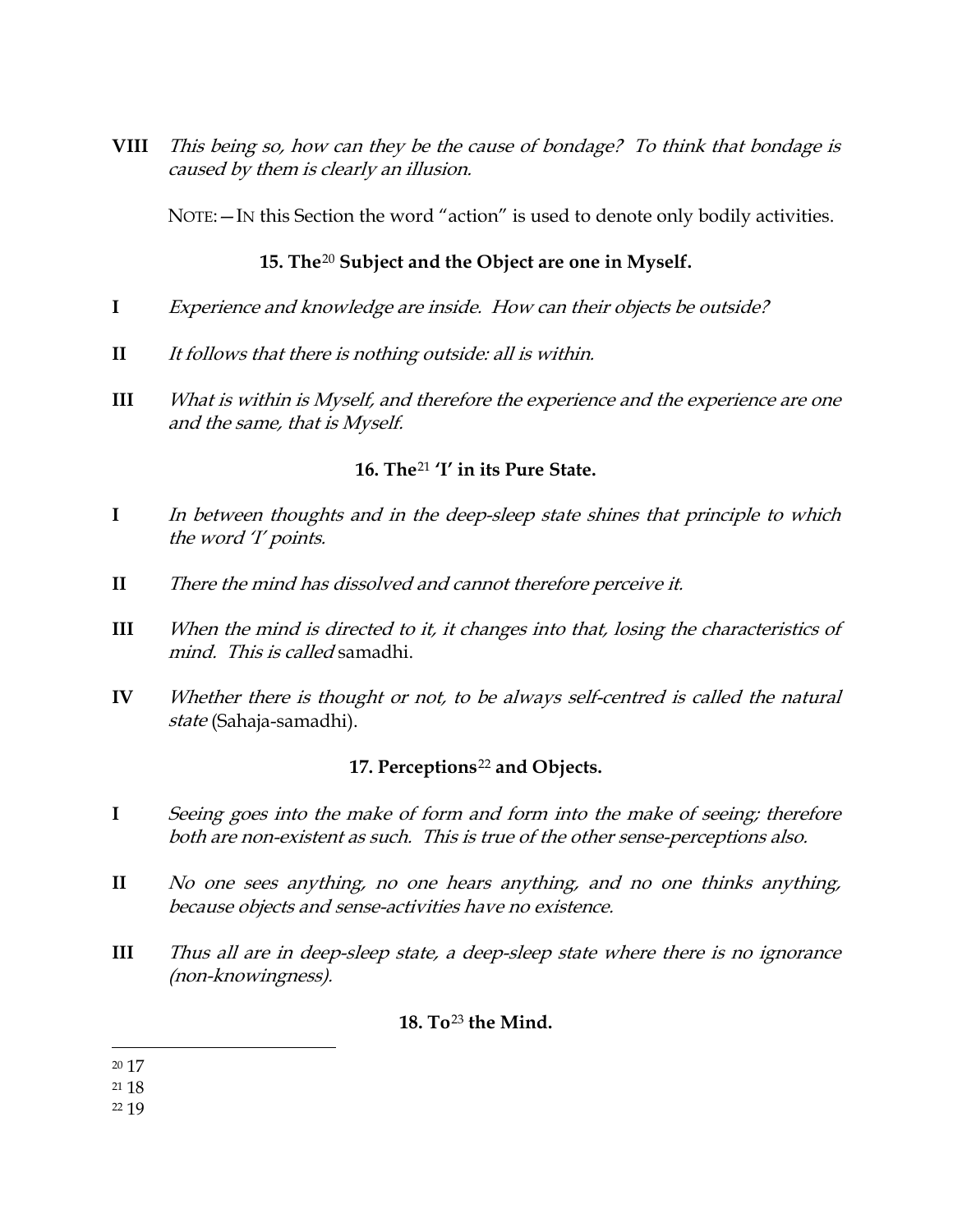- **I** If you are going to live as you please, claiming that you are I, how can you accomplish your desire?
- **II** Don't believe hereafter that by such a claim, your vagaries will be accepted by Me.
- **III** At least hereafter, you must know the truth of the saying, "He who does a thing, alone reaps the fruit of that action, good or bad."
- **IV** If you can live according to your claim, it is well and good. But, to do so, you must first try to see Me.
- **V** Although I am in front of you, in you and behind you, it is better first to look behind and try to see Me there.
- **VI** I am always standing behind you disinterestedly witnessing your varied activities. You can see Me so without much effort.
- **VII** As[24](#page-10-0) soon as you turn behind to see Me, I will take you into the inmost core of your being and there you will see Me.
- **VIII** Later on, you will see Me in your thoughts and feelings.
- **IX** Still later, you will see that the thoughts and feelings are none other than Myself.
- **X** Since all objects are mere thought-forms, they will also be seen in the end as Myself.
- **XI** Then you will not see Me different from yourself. Your claim that you are I, will become true only when you reach that state.

#### **19. The**[25](#page-10-1) **Puja of the Sense-organs and the Mind.**

- **I** I am pure happiness. All the activities of the sense-organs and the mind aim at happiness.
- **II** Thus all their activities are puja done to Me.

<span id="page-10-1"></span>18. To the Mind. <sup>25</sup> 22

<span id="page-10-0"></span><sup>24</sup> 21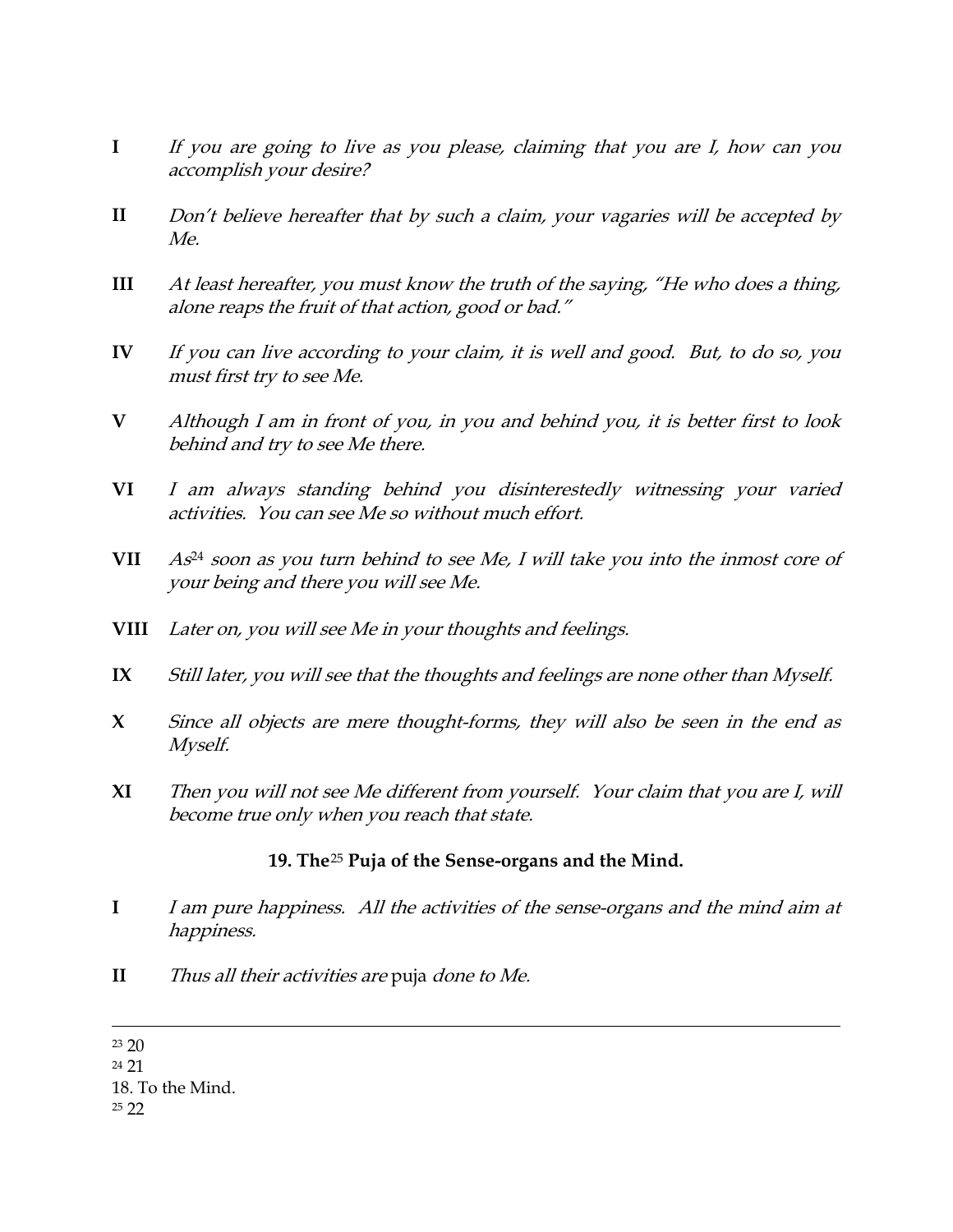- **III** I am ever in repose, disinterestedly perceiving this puja.
- **IV** Again and again they touch Me unawares and lapse into passivity.
- **V** Coming out of it, they continue their puja again.

NOTE:—PUJA is the worship done to an idol. It consists of various acts, such as bathing the idol or washing its feet, placing garlands round its neck, applying sandalwood paste to the forehead and other parts of the body, burning camphor in front of it and throwing flowers at its feet; the final act is the worshipper's prostration before the idol.

- **VI** Once[26](#page-11-0) they understand that by their activities they are doing puja to Me, and in passivity they lie touching Me, all their suffering ceases.
- **VII** Thereafter, action done will be no action, and passivity will be no passivity, because ignorance has been rooted out.

All these together constitute a Puja. These acts, taken by themselves, have no connection with each other. They get connected through the idol. Likewise the varied activities of the senses and mind get connected with each other through the "Happiness" aspect of the "I-principle".

# **20. The**[27](#page-11-1) **Natural State.**

- **I** Variety is in the objects (of consciousness). The perceiving consciousness is one and the same throughout. But because consciousness is commonly seen connected with the objects, change is attributed to that also by delusion.
- **II** Objects can never cause any change in consciousness. If consciousness changed, how could it perceive the variety of objects?
- **III** Objects undergo that change called destruction. Consciousness alone is changeless. Body, sense-organs, mind, will and intellect come under the category of objects.
- **IV** On account of the inability to see them simply as objects, one supposes them to be changeless through delusion.

<span id="page-11-0"></span><sup>26</sup> 23

<span id="page-11-1"></span><sup>19.</sup> The Puja of the Sense-organs and the Mind.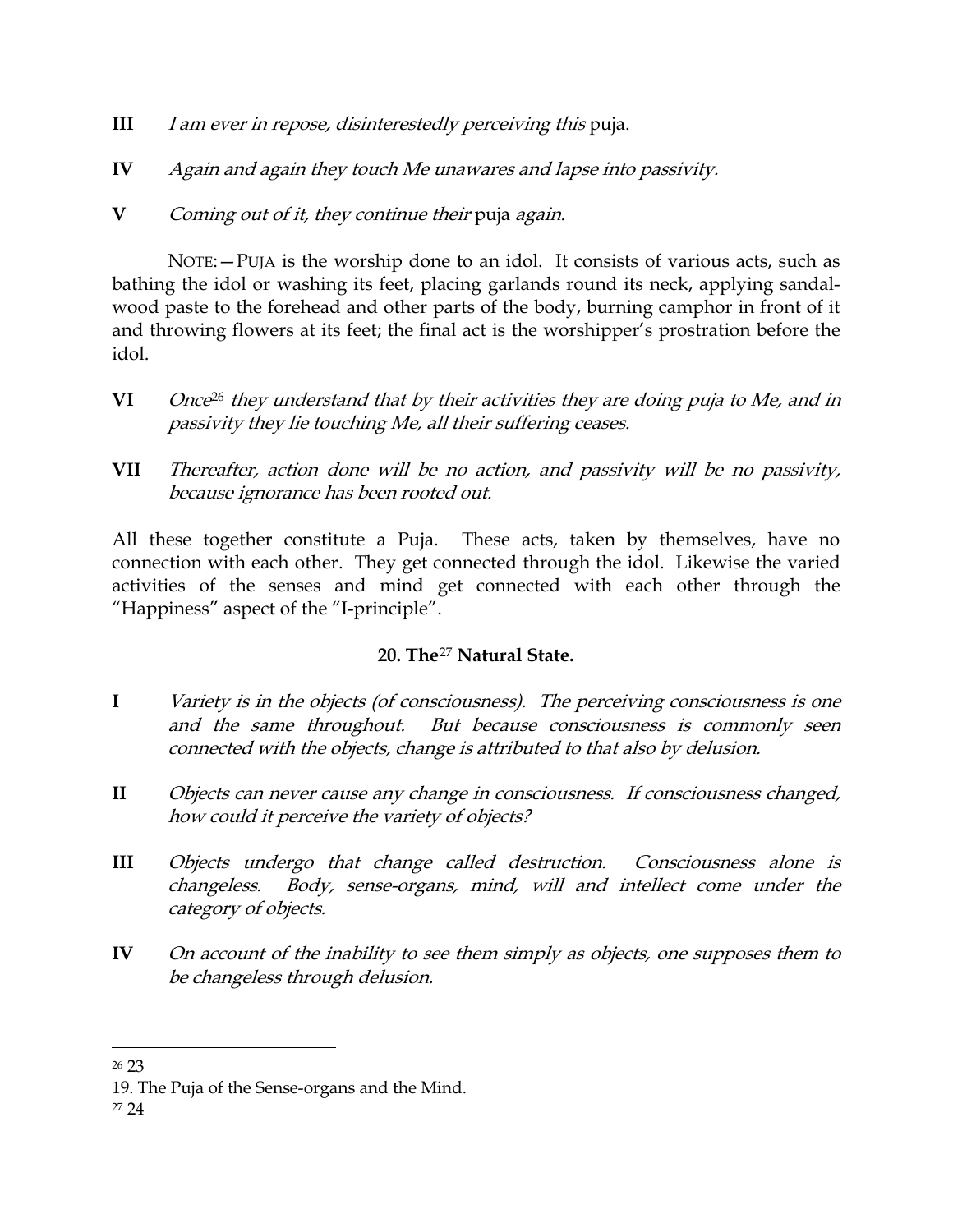- **V** Being[28](#page-12-0) always the knower, one can never come under the category of the known. Even the word knower is wrong, because the changeless knower is knowledge (consciousness) itself; not an embodied being.
- **VI** Nothing hides consciousness. It is present in all mental activities such as thought, grief, pleasure, pain, etc. It is in it (consciousness) that all men are carrying on their life's activities.
- **VII** A man believes he is bound, becomes miserable, seeks liberation and for that purpose approaches a Guru and listens to his teachings. But all this time he was unknowingly standing in pure consciousness alone which is itself the truth he was seeking.
- **VIII** When once he becomes fully aware of this stand he is freed and thenceforward, all thoughts, feelings and objects of perception will be pointing to himself.

#### **21. All**[29](#page-12-1) **is Consciousness.**

- **I** Knowledge has nothing to know. The insentient can never know, being insentient.
- **II** Therefore no one knows anything. All beings stand established as pure consciousness.

#### **22. Atma's**[30](#page-12-2) **Disappointment.**

- **I** I created thoughts, feelings, perceptions and the rest as a means whereby I could make Myself known.
- **II** Yet people don't look at Me but cling to the objects of their thoughts and feelings. How then is their bondage to end?
- **III** Taking away the objects, I created a deep-sleep state; it was also meant to make Myself known.
- **IV** There being no thought or feeling nor anything else to be seen in that state, they blindly began to see nothingness in it.

<span id="page-12-0"></span><sup>28</sup> 25

<sup>20.</sup> The Natural State.

<span id="page-12-1"></span><sup>29</sup> 26

<span id="page-12-2"></span><sup>30</sup> 27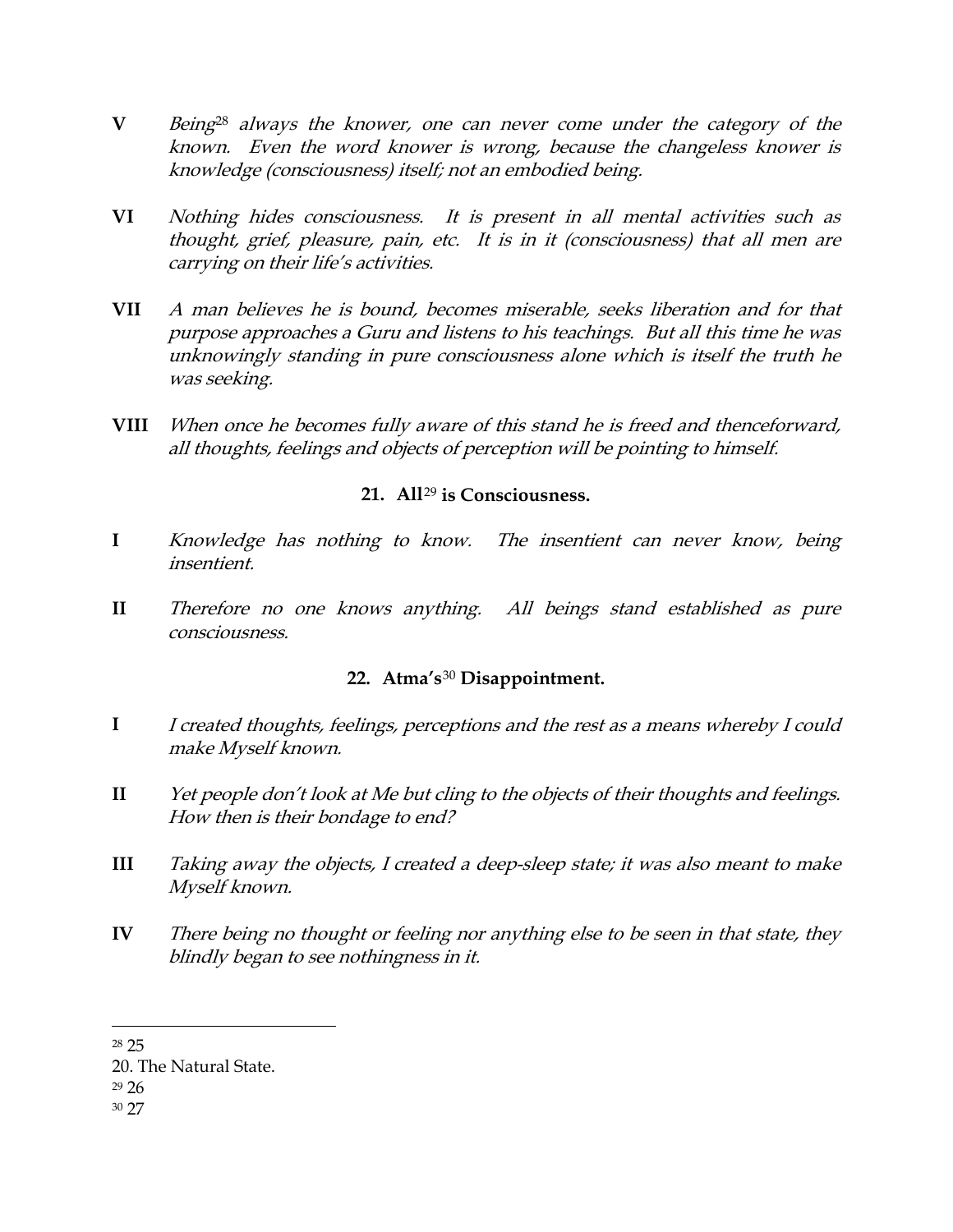- **V** Whether objects are present or absent, I am always there without change.
- **VI** My position is just in front of the eyes. It is in and through Me that all men see, yet they don't see Me. This is most surprising.
- **VII** If a man always insists on closing his eyes when he faces Me, how can he see Me?

#### **23. [\\*](#page-13-0)Experience**[31](#page-13-1) **and the Objective World.**

- **I** It is experience that must prove the existence of anything. An object as such is never experienced.
- **II** It is the knowledge of it that may be said to have been experienced. Even this is not strictly correct.
- **III & IV** If an object is not experienced it must be held to be non-existent. How can there be knowledge of a non-existent thing? Therefore it is not even the knowledge of an object that is experienced but knowledge itself. Thus experience proves that the entire objective world is knowledge and knowledge alone. That is consciousness and that is ATMA.

The[32](#page-13-2) following is the English rendering of three Malayalam articles I published in different periodicals at different times. They are incorporated in this book because it is hoped that they will be of help to understand TRUTH better.

**"I**[33](#page-13-3)**"**

The ordinary man does not care to know the true significance of the word "I." Nor is it necessary for his temporal needs. It is only when one begins to lose interest in worldly life and developes a sincere longing to know the Truth that one turns attention to spiritual matters. Those who are purely worldly-minded and do not want to know anything else can never profit by hearing the Truth. There are some who have spiritual samskaras lying hidden in them, which are not allowed to manifest themselves by the opposite ones that have temporary sway. If such people hear the Truth their dormant spiritual samskaras are awakened and they produce a sincere longing for the Truth. This leads them on to the desired goal. The goal is liberation from bondage, which is gained by establishing oneself in the true nature of the "I-Principle."

<span id="page-13-0"></span><sup>\*</sup>EXPERIENCE is deeper than the superficial knowledge or feeling. It is in that sense that the word is used here.

<span id="page-13-1"></span><sup>31</sup> 28

<span id="page-13-2"></span><sup>32</sup> 29

<span id="page-13-3"></span><sup>33</sup> 31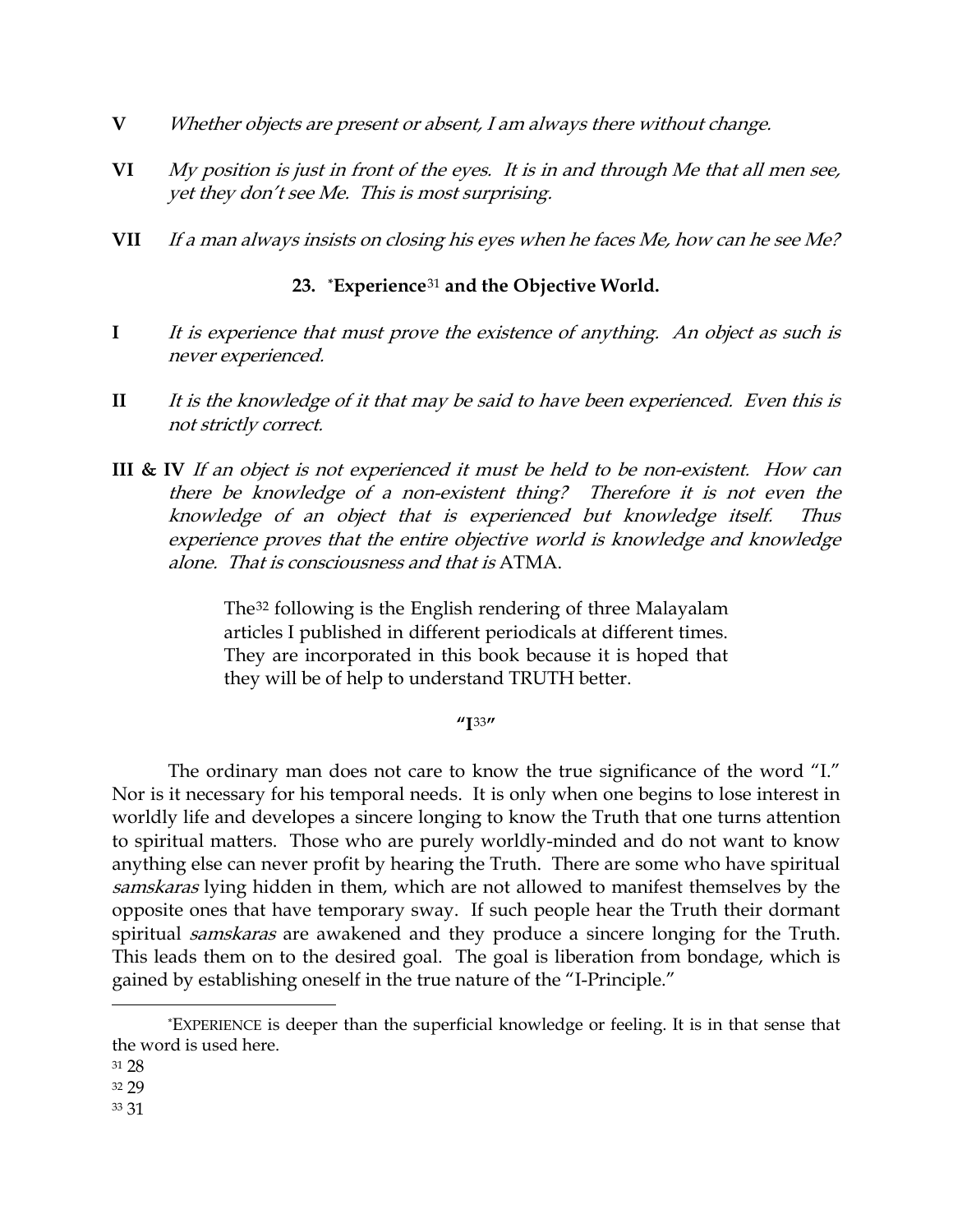The word "I" is often indiscriminately used to denote many things. I stand identified with the body when I say "I am fat, I am lean, I sit, I walk etc."; with the senses when I say "I see, I hear etc."; and with the mind when I say "I think, I feel, I desire etc." I know the activities of the body, senses and mind and know also that they get themselves co-ordinated and subordinated through me. This fact is within the experience of all. It is clear from this that these activities come under the category of the known. The<sup>[34](#page-14-0)</sup> I-Principle is their knower and therefore separate and distinct from body, senses and mind. It simply stands as their witness when they are functioning. It will at last be seen that even this witnesshood is a superimposition. Nevertheless it helps one to rise above the Ego (doer and enjoyer) and get established in the pure "I-Principle."

It can also be proved in a different manner that the "I-Principle" is distinct and separate from the body, senses and the mind. The waking, dream, and deep sleep states are common to all living beings. In the dream state the "I" identifies itself not with the body existing in the waking state, but with an entirely different one. It is evident that the waking body and the dream-body are quite different. The dream body does not exist in the waking state, nor does the waking body exist in the dream state. Neither of these bodies nor the mind functioning, in the dream and waking states, continues in the deep-sleep state. I know that I am present in all those states without a change. The "I" can never be the bodies or the mind which appear in one state and disappear in another. Certainly it transcends all that. Since it knows the coming and going of these three states it is of the nature of consciousness. That consciousness never disappears. When there are objects, I know the objects. When there are no objects, I stand objectless, in my own nature as pure consciousness. The pain I experience in the dream is confined to<sup>[35](#page-14-1)</sup> the dream state, and does not affect me in the waking state. And the pain I experience in the waking state is likewise confined to that state, and does not affect me in the dream state. Therefore, it is clear that the experiences I am having in particular states do not go into my being. For this reason it stands proved that the "I-Principle," which is of the nature of consciousness, is also unattached.

I love and seek objects because they give me pleasure. Therefore, it is clear that objects are loved not for their own sake. The "I-Principle" is loved more than the objects. But since it stands transcending even the mind it does not come under the realm of objects. Therefore, it cannot be an object which gives me happiness. It is pure happiness itself. Thus we have seen that the real nature of the "I-Principle" is pure consciousness and happiness. That alone is Sat, which cannot even be thought of as non-existent. We can think of anything to be non-existent. But nobody can think that

<span id="page-14-1"></span>I

<span id="page-14-0"></span><sup>34</sup> 32

I

<sup>35</sup> 33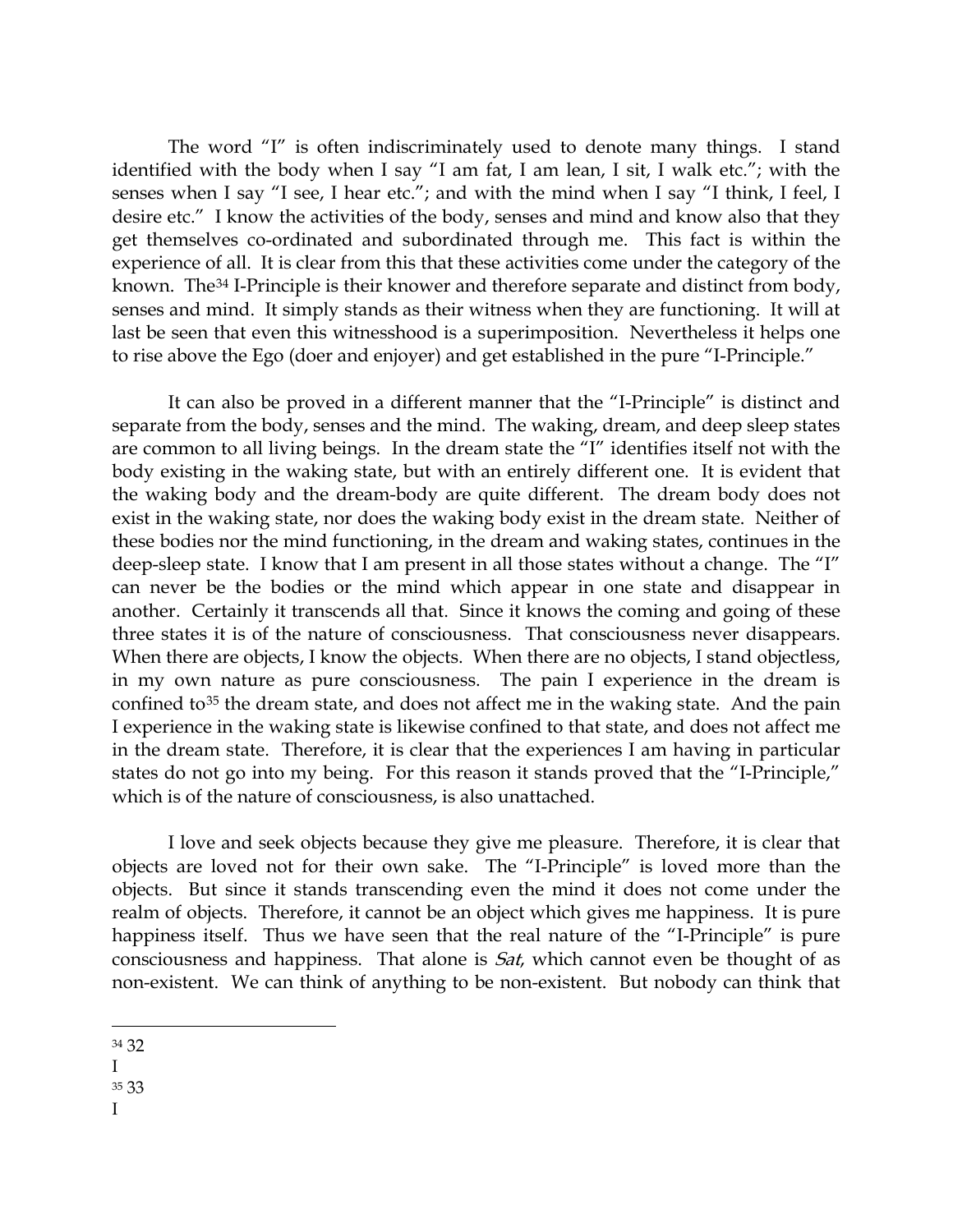the "I" is non-existent. Therefore, the "I-Principle" is *Sat* itself. It is this "I-Principle" in its real nature of *Sat-Chit-Ananda* that the ordinary man mistakes for the body, senses and the mind, and thereby becomes bound and suffers.

Man's duty is to attain liberation from this bondage, and that is gained by knowing his true nature and establishing himself in it.

#### **"WITNESS**[36](#page-15-0)**"**

No object can exist without getting recorded in knowledge. Sense-objects (sound, form, touch, taste, and smell), bodily activities, activities of the senses (seeing, hearing etc.), and of the mind (thinking and feeling) — all, come under the "object series" (i.e. the known). It is evident that without this knowledge it is not possible to remember the past activities of the body, the senses, and the mind. It is through it that they get connected with each other, and this connection is absolutely necessary for one's life in this world. There is no denying the fact that this knowledge is not transient like the bodily, sensory and mental activities. Thoughts, feelings and perceptions are getting immediately recorded in knowledge. If this knowledge were not permanent it would never be possible to remember them subsequently. This knowledge must come to show anything. Hence it stands as witness to everything. One cannot help standing as a witness to carry on life's activities. The ordinary man does not know it and hence his bondage and misery. If one knowingly takes up this stand, that by itself without anything further brings about liberation.

<span id="page-15-1"></span><span id="page-15-0"></span>We say, "I know this, I know that, etc." In such statements knowledge is treated as though it is the name of an action and the "I" as a doer. The word knowledge is<sup>[37](#page-15-1)</sup> not understood here in the sense in which it was discussed in the foregoing paragraph. Action needs an instrument. Seeing has its instrument, eye; hearing, ear; thinking and feeling, mind. Knowledge alone has no such instrument. To contend that there is action even beyond mind is absurd. In deep sleep and Samadhi where there is no mind there is no action, but there is knowledge. The knowledge which knows thought and feelings must certainly be beyond mind. It cannot therefore be a doer and the knowing cannot be an action for the same reason. Knowing cannot be the function of a knower because here there is no knower other than the knowledge. There is only this knowledge beyond mind. All that is not "I" is its object. All that is not consciousness is its object. As between the "I" and consciousness, neither of them can be the object of the other. Further at no point of time can they remain separate. Therefore the "I" and consciousness (knowledge) are one and the same. In its real nature the "I" is not possessed of body, senses and mind. Mistaking this "I-Principle" as doer or enjoyer is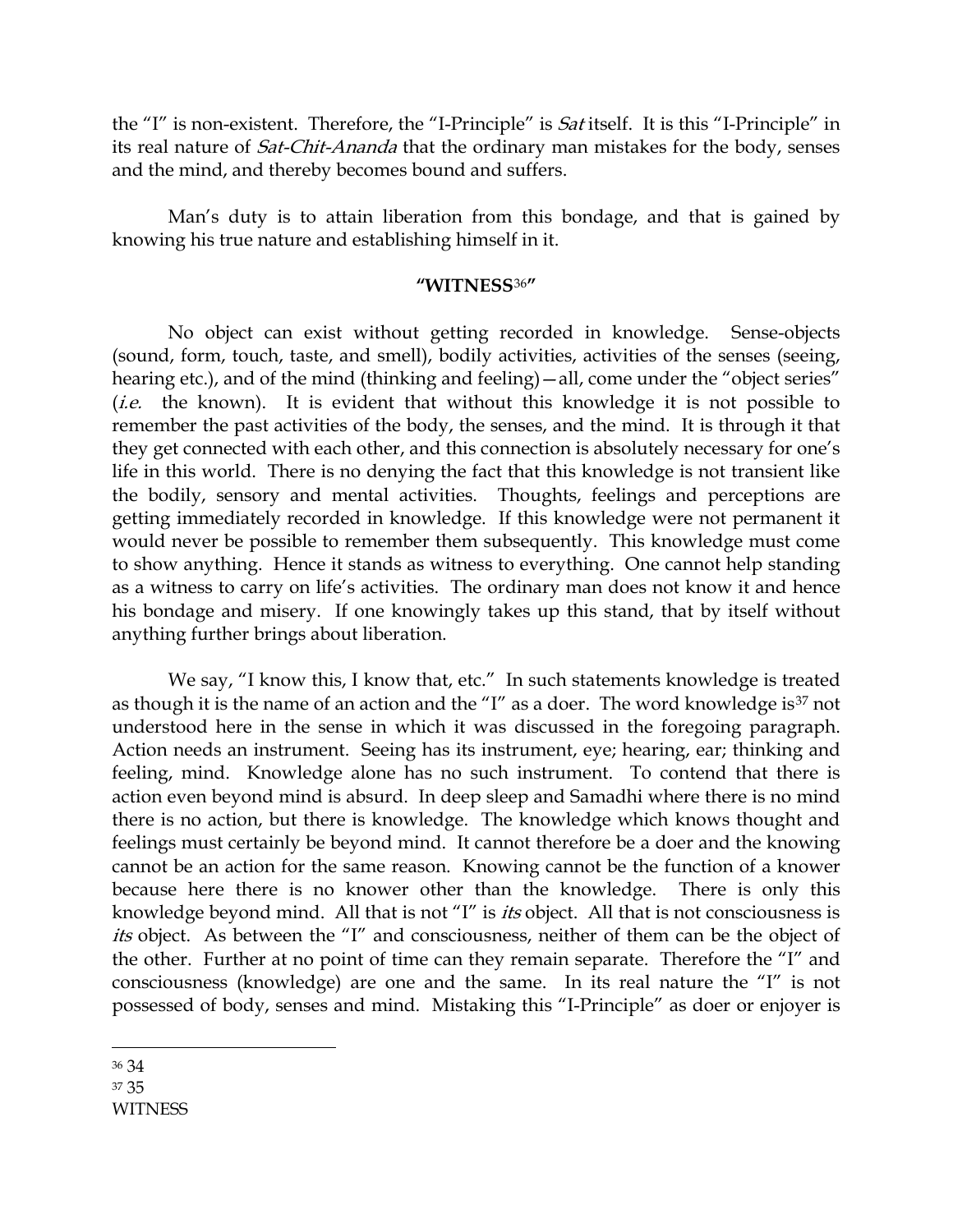the root of bondage and misery. Even when it is so mistaken, the "I" simply stands as the Witness. To stand there knowingly is all that is needed. It is this that Ashtavakra also says in the following verse:

> ("Malayalam passage omitted here") ("Hindi passage omitted here")

"You<sup>[38](#page-16-0)</sup> are the one knower of everything. Therefore you are the liberated soul. Seeing the knower differently (or not as such) is your only bondage."

## **"WORLD"**

An examination of the world is also helpful to get established in the Real Self. The following verse is seen in "Paramarthasaram" an ancient authoritative work on Vedanta Philosophy.

[\\*\(](#page-16-1)"Malayalam passage omitted here")

This literally means that what is perceived is not different from perception and perception is not different from the Perceiver and that therefore the world is the Perceiver himself. This needs elaboration to make the sense clear. The world is nothing but sense-objects and they are sound, form, touch, taste and smell. It is not possible to separate these from sense-perceptions. One cannot even think of a form without allowing the idea of seeing to get into the act of thinking. The same is the case with the objects of the other senses also. It can be seen from this that even in idea, the sense-objects do not admit of separation from the respective <sup>[39](#page-16-2)</sup>sense-perceptions. Therefore objects are not different from, but one with perceptions. These perceptions not being outside, what is called the world cannot also exist outside. Sense-perceptions themselves may be examined now. They never stand separate from consciousness. With eyes open one does not see anything unless consciousness is there. Therefore sense perceptions are nothing but consciousness. So also are all the activities of the mind. This shows that the entire gross world and the subtle are consciousness itself. In my previous article on "The I," I showed that the 'I-Principle' is consciousness. It follows then that all that is known and the knower 'I' are only pure consciousness. Liberation from bondage consists in establishing oneself there.

Now we may examine the world in a different way. The world is nothing but

<span id="page-16-0"></span><sup>38</sup> 36

<span id="page-16-2"></span><span id="page-16-1"></span>**WITNESS** \*("Malayalam passage omitted here") <sup>39</sup> 37 WORLD